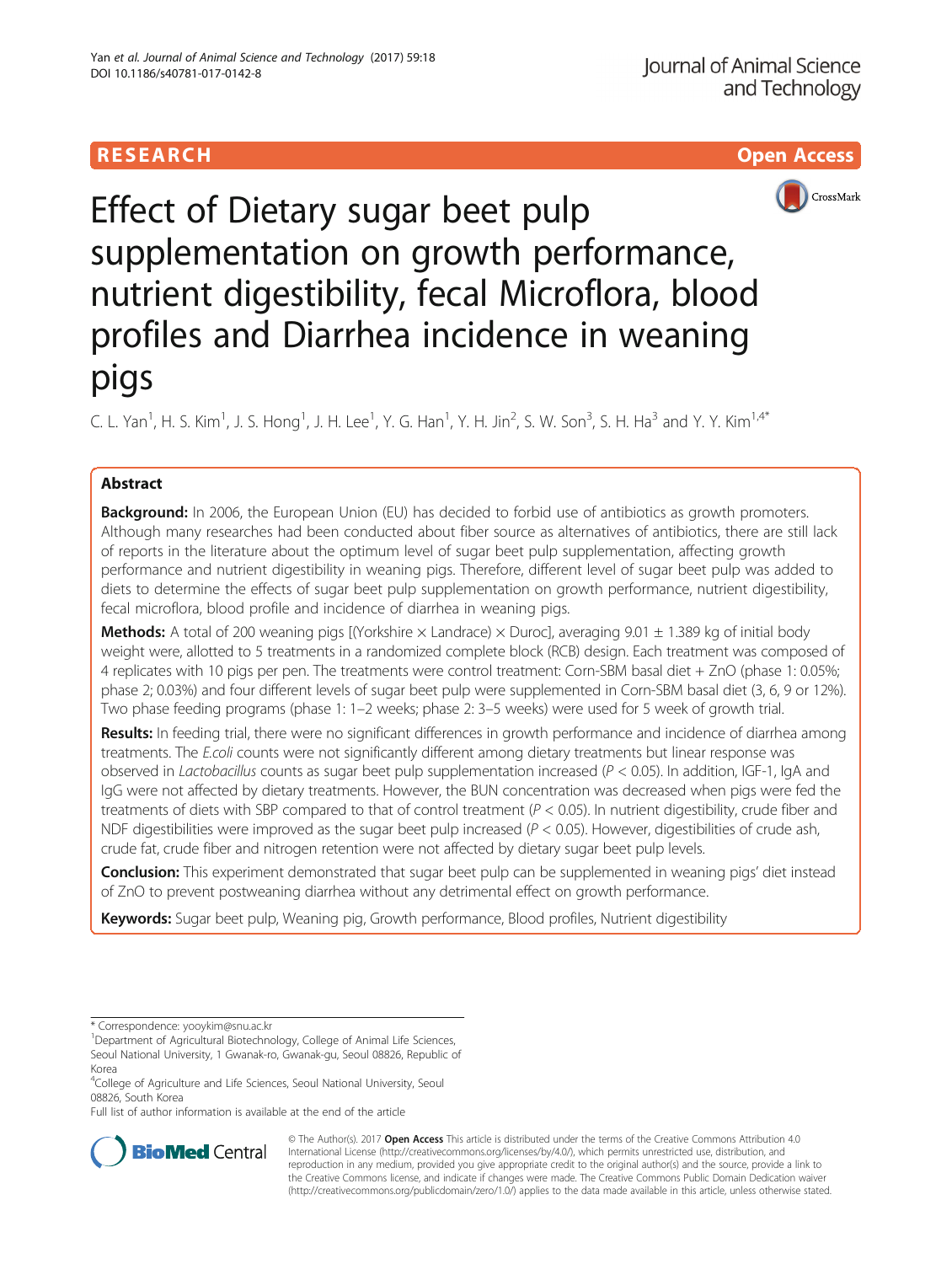## Background

Antibiotics have been used in livestock feeding to increase growth performance and to prevent disease. However, in 2006, the European Union (EU) has decided to forbid use of antibiotics as growth promoters [[1\]](#page-6-0). Also, in Korea, using antibiotics as growth promoters have been banned from 2011. The ban on antibiotics has been reported as the cause of increasing diarrhea followed by impaired growth performance and high mortality of weaning pigs [[2\]](#page-6-0).

Feeding a minimum level of fiber can support normal physiological activity in the digestive tract [\[3](#page-6-0)]. Diets or ingredients which have high fiber content in young pigs may affect as negatively to voluntary feed intake and nutrient digestibility, respectively [[4\]](#page-6-0). Recent research, it has shown that dietary fiber supplementation can reduce the incidence of diarrhea and improve performance in weaning pigs [[5, 6](#page-6-0)]. Dietary fiber includes soluble dietary fiber (SDF) and insoluble dietary fiber (IDF). Due to supplemented SDF to weaning pigs, it gives the positive effect to decrease the incidence of diarrhea and improve to gut health. Because of high water holding capacity, SDF could affect to those facts [[7\]](#page-6-0). In addition, the bacteria from small and large intestine could affect to degrade the most of SDF and partial of IDF [[7](#page-6-0)–[9\]](#page-6-0). When SDF arrived into the large intestine, the degree of fermentation is faster and better than IDF [\[10](#page-6-0), [11](#page-6-0)]. In the large intestine, number and activity of microbes are increased by SDF and it also work in the ileum as well [\[3](#page-6-0)].

Sugar beet pulp (SBP) includes high level of soluble fiber such as pectins and glucans [\[12](#page-6-0)]. However, there are still lack of reports in the literature about the optimum level of sugar beet pulp supplementation, affecting growth performance and nutrient digestibility in weaning pigs. Therefore, present study was conducted to determine the effects of sugar beet pulp supplementation on growth performance, nutrient digestibility, fecal microflora, blood profile and incidence of diarrhea in weaning pigs.

## Methods

#### Animal and management

All experimental procedures involving animals were conducted in accordance with the Animal Experimental Guidelines provided by the Seoul National University Institutional Animal Care and Use Committee (SNU-IACUC; SNU-160613-10).

A total of 200 weaning pigs  $[(Yorkshire \times Land$ race)  $\times$  Duroc] with an average body weight of 9.01  $\pm$  1.389 kg, weaned at 25  $\pm$  3 days. The weaning house temperature was maintained at 31 °C, and then gradually fallen to 26 °C at the end of the experiment. During the 5 weeks feeding trial, weaning pigs were allowed ad libitum access to water and diets.

#### Experimental design and diet

Experimental pigs were grouped into a randomized complete block (RCB) design in 4 replicates with 10 pigs per pen. Treatments consisted of 4 different levels of sugar beet pulp (3.0, 6.0, 9.0, 12.0%) and one positive control (PC) treatment. Present study was conducted with corn-SBM-barley based diet and two-phase feeding program was used. Phase 1 diet contained 20.56% crude protein and 1.35% lysine for 0–2 weeks. Phase 2 diet contained 18.88% crude protein and 1.15% lysine for 3–5 weeks. All other nutrients of experimental diets were met or slightly exceeded the nutrient requirements [[13](#page-6-0)]. Formulas and composition of the experimental diets were shown in Tables [1](#page-2-0) and [2](#page-2-0).

#### Growth performance

Body weight and feed consumption were recorded at 0, 2, and 5 weeks to calculate average daily gain (ADG), average daily feed intake (ADFI) and gain to feed ratio (G:F ratio).

### Blood profiles

Blood samples were taken from the jugular vein of randomly selected five pigs in each treatment for measuring blood urea nitrogen (BUN), insulin growth like factor-1(IGF-1), immunoglobulin A (IgA) and G (IgG) after pigs were fasten 3 h. Collected blood samples were centrifuged for 15 min at 3000 rpm on 4 °C (Eppendorf centrifuge 5810R, Germany). Be carefully remove the serums to plastic vials and stored at −20 °C. The concentration of BUN and IGF-1 were analyzed using blood analyzer (Ciba-Corning model, Express plus, Ciba Corning Diagnostics Co.) and IgA, IgG were analyzed by ELISA assay (ELISA Starter Accessory Package, Pig IgA and IgG ELISA Quantitation Kit; Bethyl).

### Digestibility trial

According to a completely randomized design (CRD), fifteen weaning pigs (14.42  $\pm$  0.45 kg) were allotted to 5 treatment with 3 replicates. During the digestibility trial, diet was provided twice per day at 7:00 and 19:00 h by three times the maintenance energy requirement (106 kcal of ME/kg of  $BW^{0.75}$ ) and water was provided ad libitum [[14](#page-6-0)]. After 7 days of adaptation period, fecal and urine samples were collected 5 days. To determine the first and last day of collection days, 0.5% of ferric oxide and chromium oxide were added in the first and last experimental diet as selection marker, respectively. Fecal and urine were collected daily and stored −20 °C then fecal samples were dried in air-forced drying oven at 60 °C for 72 h, and ground into 1 mm particles in a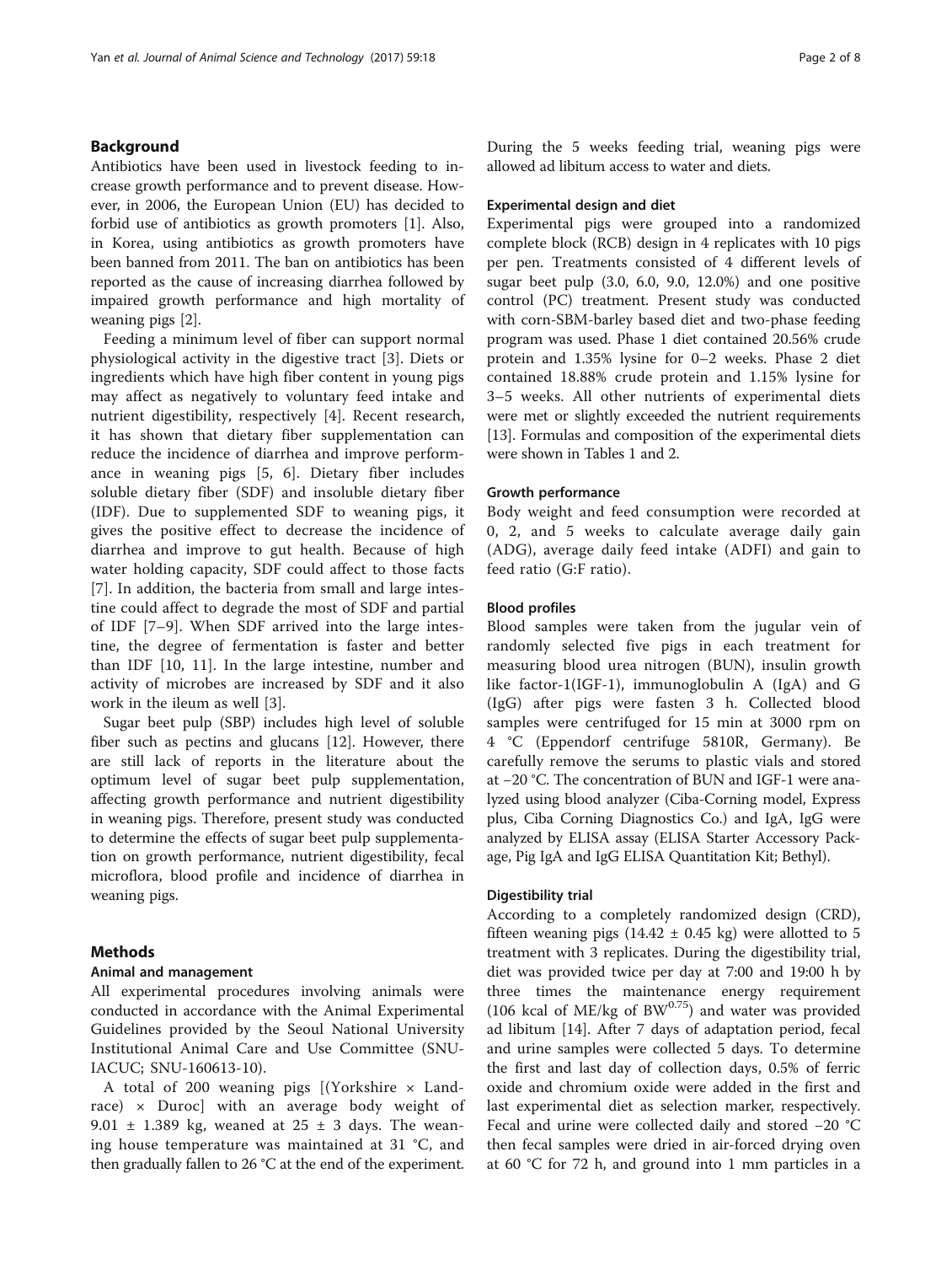| Ingredients,%                    | Treatment <sup>a</sup> |         |         |         |         |
|----------------------------------|------------------------|---------|---------|---------|---------|
|                                  | Con                    | SBP3    | SBP6    | SBP9    | SBP12   |
| Corn                             | 25.01                  | 21.61   | 17.63   | 13.37   | 9.63    |
| Soy bean meal                    | 33.16                  | 33.05   | 32.88   | 32.67   | 32.51   |
| Wheat                            | 9.70                   | 9.88    | 10.60   | 11.65   | 12.12   |
| Barley                           | 15.00                  | 15.00   | 15.00   | 15.00   | 15.00   |
| Whey powder                      | 4.00                   | 4.00    | 4.00    | 4.00    | 4.00    |
| Lactose                          | 8.00                   | 8.00    | 8.00    | 8.00    | 8.00    |
| Sugar Beet Pulp                  | 0.00                   | 3.00    | 6.00    | 9.00    | 12.00   |
| Soy-oil                          | 1.73                   | 2.15    | 2.62    | 3.09    | 3.55    |
| <b>MDCP</b>                      | 1.36                   | 1.40    | 1.42    | 1.45    | 1.48    |
| Limestone                        | 1.03                   | 0.95    | 0.89    | 0.81    | 0.74    |
| L-Lysine-HCl, 78%                | 0.29                   | 0.29    | 0.29    | 0.29    | 0.29    |
| DL-methionine, 80%               | 0.08                   | 0.08    | 0.08    | 0.08    | 0.09    |
| L-threonine, 99%                 | 0.09                   | 0.09    | 0.09    | 0.09    | 0.09    |
| Vit. Mix <sup>b</sup>            | 0.10                   | 0.10    | 0.10    | 0.10    | 0.10    |
| Min. Mix <sup>c</sup>            | 0.10                   | 0.10    | 0.10    | 0.10    | 0.10    |
| Salt                             | 0.30                   | 0.30    | 0.30    | 0.30    | 0.30    |
| Zinc oxide                       | 0.05                   | 0.00    | 0.00    | 0.00    | 0.00    |
| Total                            | 100.00                 | 100.00  | 100.00  | 100.00  | 100.00  |
| Chemical composition             |                        |         |         |         |         |
| ME <sup>d</sup> , kcal/kq        | 3265.04                | 3265.01 | 3265.01 | 3265.00 | 3265.01 |
| Total lysine <sup>d</sup> ,%     | 1.35                   | 1.35    | 1.35    | 1.35    | 1.35    |
| Total methionine <sup>d</sup> ,% | 0.35                   | 0.35    | 0.35    | 0.35    | 0.35    |
| Total threonine <sup>d</sup> ,%  | 0.86                   | 0.86    | 0.86    | 0.86    | 0.86    |
| Calcium <sup>d</sup> ,%          | 0.80                   | 0.80    | 0.80    | 0.80    | 0.80    |
| Total phosphorus <sup>d</sup> ,% | 0.65                   | 0.65    | 0.65    | 0.65    | 0.65    |
| Moisture <sup>e</sup> ,%         | 9.67                   | 9.66    | 9.01    | 8.66    | 8.36    |
| Crude Protein <sup>e</sup> ,%    | 20.71                  | 20.64   | 20.69   | 20.80   | 20.62   |
| Crude Ash <sup>e</sup> ,%        | 6.35                   | 6.36    | 6.50    | 6.42    | 6.09    |
| Ether extract <sup>e</sup> ,%    | 3.20                   | 3.99    | 4.59    | 4.74    | 5.74    |
| Crude fiber <sup>e</sup> ,%      | 3.23                   | 3.79    | 4.29    | 5.04    | 5.65    |
| $NDFe$ ,%                        | 13.38                  | 11.55   | 13.13   | 14.22   | 17.03   |
| ADF <sup>e</sup> ,%              | 4.27                   | 4.26    | 5.02    | 6.00    | 6.50    |

<span id="page-2-0"></span>Table 1 Formula and chemical composition of diets (phase 1)

<sup>a</sup> PC: corn-SBM based diet + ZnO 0.5%, SBP3: basal diet + SBP 3%, SBP6: basal diet + SBP 6%, SBP9: basal diet + SBP 9%, SBP12: basal diet + SBP 12% <sup>b</sup> Provided the following quantities of vitamins per kg of complete diet: Vit A, 8000 IU; Vit D<sub>3</sub>, 1800 IU; Vit. E, 80 IU; Vit. K<sub>3</sub>, 2 mg; Rivoflavin, 7 mg; Calcium pantothenic acid, 25 mg; Niacin, 27 mg; d-Biotin, 200µg; Vit.B<sub>12</sub>, 50µg  $\epsilon$  Provided the following quantities of minerals per kg of complete diet: Fe,

150 mg; Cu, 105 mg; Mn, 51 mg; I, 1 mg; Se, 0.3 mg; Zn, 72 mg

<sup>d</sup> Calculated value

<sup>e</sup> Analyzed value

Wiley mill for chemical analysis included moisture, protein, fat and ash contents [\[15\]](#page-6-0). Total urine was collected daily in a plastic container containing 50 ml of  $4 N H_2SO_4$ to avoid nitrogen evaporation and frozen during the 5 days of collection period for nitrogen retention analysis.

| Ingredients,%                    | Treatment <sup>a</sup> |         |         |         |         |  |  |  |
|----------------------------------|------------------------|---------|---------|---------|---------|--|--|--|
|                                  | Con                    | SBP3    | SBP6    | SBP9    | SBP12   |  |  |  |
| Corn                             | 35.34                  | 31.93   | 28.44   | 24.83   | 20.98   |  |  |  |
| Soy bean meal                    | 28.68                  | 28.55   | 28.43   | 28.31   | 28.16   |  |  |  |
| Wheat                            | 10.40                  | 10.57   | 10.78   | 11.09   | 11.68   |  |  |  |
| Barley                           | 15.00                  | 15.00   | 15.00   | 15.00   | 15.00   |  |  |  |
| Whey powder                      | 2.00                   | 2.00    | 2.00    | 2.00    | 2.00    |  |  |  |
| Lactose                          | 4.00                   | 4.00    | 4.00    | 4.00    | 4.00    |  |  |  |
| Sugar Beet Pulp                  | 0.00                   | 3.00    | 6.00    | 9.00    | 12.00   |  |  |  |
| Soy-oil                          | 1.73                   | 2.16    | 2.61    | 3.07    | 3.53    |  |  |  |
| <b>MDCP</b>                      | 1.16                   | 1.19    | 1.22    | 1.25    | 1.28    |  |  |  |
| Limestone                        | 0.91                   | 0.84    | 0.76    | 0.69    | 0.61    |  |  |  |
| L-Lysine-HCl, 78%                | 0.19                   | 0.19    | 0.19    | 0.19    | 0.19    |  |  |  |
| DL-methionine, 80%               | 0.04                   | 0.05    | 0.05    | 0.05    | 0.05    |  |  |  |
| L-threonine, 99%                 | 0.02                   | 0.02    | 0.02    | 0.02    | 0.02    |  |  |  |
| Vit. Mix <sup>b</sup>            | 0.10                   | 0.10    | 0.10    | 0.10    | 0.10    |  |  |  |
| Min. Mix <sup>c</sup>            | 0.10                   | 0.10    | 0.10    | 0.10    | 0.10    |  |  |  |
| Salt                             | 0.30                   | 0.30    | 0.30    | 0.30    | 0.30    |  |  |  |
| Zinc oxide                       | 0.03                   | 0.00    | 0.00    | 0.00    | 0.00    |  |  |  |
| Total                            | 100.00                 | 100.00  | 100.00  | 100.00  | 100.00  |  |  |  |
| Chemical composition             |                        |         |         |         |         |  |  |  |
| ME <sup>d</sup> , kcal/kg        | 3265.01                | 3265.01 | 3265.00 | 3265.01 | 3265.02 |  |  |  |
| Total lysine <sup>d</sup> ,%     | 1.15                   | 1.15    | 1.15    | 1.15    | 1.15    |  |  |  |
| Total methionine <sup>d</sup> ,% | 0.31                   | 0.31    | 0.31    | 0.31    | 0.31    |  |  |  |
| Total threonine <sup>d</sup> ,%  | 0.74                   | 0.74    | 0.74    | 0.74    | 0.74    |  |  |  |
| Calcium <sup>d</sup> ,%          | 0.70                   | 0.70    | 0.70    | 0.70    | 0.70    |  |  |  |
| Total phosphorus <sup>d</sup> ,% | 0.65                   | 0.65    | 0.65    | 0.65    | 0.65    |  |  |  |
| Moisture <sup>e</sup> ,%         | 9.50                   | 9.02    | 8.99    | 8.76    | 8.82    |  |  |  |
| Crude Protein <sup>e</sup> ,%    | 19.23                  | 19.22   | 18.78   | 18.86   | 19.04   |  |  |  |
| Crude Ash <sup>e</sup> ,%        | 6.05                   | 6.09    | 6.26    | 5.92    | 6.14    |  |  |  |
| Ether extract <sup>e</sup> ,%    | 3.77                   | 4.33    | 4.66    | 4.92    | 5.46    |  |  |  |
| Crude fiber <sup>e</sup> ,%      | 3.54                   | 4.45    | 4.92    | 6.15    | 6.56    |  |  |  |
| NDF <sup>e</sup> ,%              | 13.29                  | 13.96   | 15.15   | 17.70   | 18.85   |  |  |  |
| ADF <sup>e</sup> ,%              | 4.14                   | 4.68    | 5.25    | 6.54    | 6.98    |  |  |  |

Table 2 Formula and chemical composition of diets (phase 2)

 $a$  PC: corn-SBM based diet + ZnO 0.3%, SBP3: basal diet + SBP 3%, SBP6: basal diet + SBP 6%, SBP9: basal diet + SBP 9%, SBP12: basal diet + SBP 12% b Provided the following quantities of vitamins per kg of complete diet: Vit A, 8000 IU; Vit D<sub>3</sub>, 1800 IU; Vit. E, 80 IU; Vit. K<sub>3</sub>, 2 mg; Rivoflavin, 7 mg; Calcium pantothenic acid, 25 mg; Niacin, 27 mg; d-Biotin, 200µg; Vit.B<sub>12</sub>, 50µg  $\frac{1}{2}$  Provided the following quantities of minerals per kg of complete diet: Fe,

150 mg; Cu, 105 mg; Mn, 51 mg; I, 1 mg; Se, 0.3 mg; Zn, 72 mg

<sup>d</sup> Calculated value

## <sup>e</sup> Analyzed value

### Diarrhea incidence

During the whole feeding trial period, diarrhea score was recorded once a day (10:00) by counting the number of pigs with diarrhea per pen. The diarrhea score was from 0 (no pigs with diarrhea) to 10 (all pigs with diarrhea).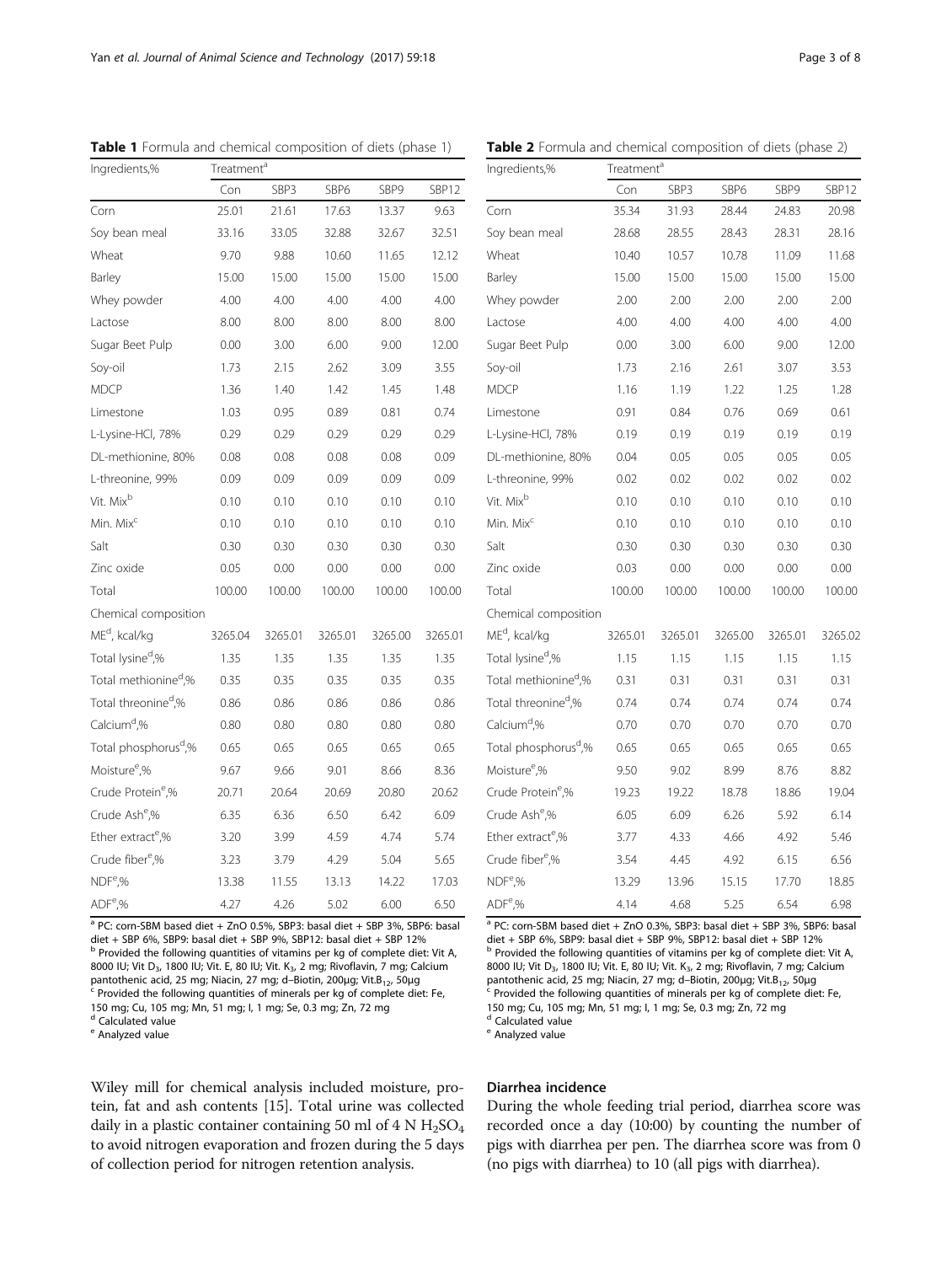## Fecal microflora

Fecal E.coil and Lactobacillus count were measured at 0, 2 and 5 weeks. Samples were collected 1 g of feces and diluted with 9 ml of distilled water. After mixing the solution, it was taken 1 g and diluted with 9 ml of distilled water again. Like this way of dilution, samples was diluted to  $1/10^5$  concentration of initial diluted solution. Each diluted solution was smeared in petridish having MacConkey agar (BBL™, BD, USA) and Lactobacilli MRS (Difco™, BD, USA) Broth respectively. There agar plates were incubated at 37 °C for 24 h for E.coil and Lactobacillus proliferation. After incubation, the number of fecal E.coil and Lactobacillus were counted.

## Chemical and statistical analysis

Experimental diet and excreta were analyzed for contents of dry matter (procedure 967.03 [[15](#page-6-0)]); ash (procedure 923.03 [\[15\]](#page-6-0)). The nitrogen content of feces and urine was analyzed by using the Kjeldahl procedure with Kjeltec (KjeltecTM 2200, Foss Tecator, Sweden) and calculating the CP content (Nitrogen  $\times$  6.25; procedure 981.10 [[15](#page-6-0)]). Experimental data were analyzed as a randomized complete block (RCB) design using the General Linear Model (GLM) procedure of SAS. In the growth performance data, a pen was considered an experimental unit, while an individual pig was used as the data unit for data on nutrient digestibility, fecal microflora, blood profile, and incidence of diarrhea. The effects of the levels of sugar beet pulp were analyzed while linear and quadratic components were analyzed by orthogonal polynomial contrasts. Differences were determined significant at  $P < 0.05$ .

## Results and discussion

#### Growth performance

The result of body weight (BW), average daily gain (ADG), average daily feed intake (ADFI) and feed efficiency (G:F ratio) are presented in Table 3. During experimental period, there were no significant differences in BW, ADG, ADFI, G:F ratio. Variable results were showed in the literature with the effect of dietary fiber on growth performance in weaning pigs. Most results reported negative effect of fiber inclusion on growth performance of piglet [[16](#page-6-0), [17\]](#page-6-0). In contrast, Longland et al. [[18](#page-6-0)] reported no difference in growth performance of pig weaned at 21 days of age that fed diet with 15% sugar beet pulp. And Gill et al. [[19](#page-6-0)] reported no adverse effects on ADG when fed a cereal-based diet containing 0, 15 and 18.5% of sugar beet pulp to 4–8 week old piglets. In other experiment with 6% sugar beet pulp in a wheat based diet, a positive effect on growth performance was observed after weaning pigs [\[20\]](#page-7-0). The growth performance in current study showed no negative effect when weaning pigs were fed diet with sugar beet pulp. The result appeared to conflict

Table 3 Effects of sugar beet pulp levels supplementation on growth performance in weaning pigs<sup>a</sup>

| Criteria        | Treatment <sup>b</sup> | <b>SEM<sup>c</sup></b> | $P$ -value <sup>d</sup> |       |       |       |      |       |
|-----------------|------------------------|------------------------|-------------------------|-------|-------|-------|------|-------|
|                 | PC                     | SBP3                   | SBP <sub>6</sub>        | SBP9  | SBP12 |       | Lin. | Quad. |
| Body weight, kg |                        |                        |                         |       |       |       |      |       |
| Initial         | 9.01                   | 9.01                   | 9.01                    | 9.01  | 9.01  | 0.300 |      |       |
| 2 week          | 12.83                  | 12.15                  | 12.48                   | 12.63 | 12.32 | 0.380 | 0.68 | 0.86  |
| 5 week          | 20.79                  | 19.77                  | 21.21                   | 22.67 | 21.23 | 0.625 | 0.16 | 0.47  |
| ADG, g          |                        |                        |                         |       |       |       |      |       |
| 0-2 week        | 273                    | 229                    | 248                     | 259   | 235   | 11.7  | 0.80 | 0.83  |
| 3-5 week        | 379                    | 370                    | 393                     | 478   | 424   | 18.9  | 0.20 | 0.29  |
| 0-5 week        | 337                    | 314                    | 336                     | 390   | 349   | 14.8  | 0.28 | 0.37  |
| ADFI, g         |                        |                        |                         |       |       |       |      |       |
| 0-2 week        | 352                    | 308                    | 345                     | 332   | 293   | 10.2  | 0.45 | 0.73  |
| 3-5 week        | 821                    | 761                    | 857                     | 853   | 747   | 22.1  | 0.83 | 0.99  |
| 0-5 week        | 634                    | 577                    | 653                     | 645   | 566   | 16.3  | 0.76 | 0.93  |
| G:F ratio       |                        |                        |                         |       |       |       |      |       |
| 0-2 week        | 0.78                   | 0.73                   | 0.73                    | 0.80  | 0.81  | 0.025 | 0.17 | 0.52  |
| 3-5 week        | 0.57                   | 0.59                   | 0.64                    | 0.71  | 0.65  | 0.033 | 0.42 | 0.60  |
| 0-5 week        | 0.68                   | 0.68                   | 0.75                    | 0.81  | 0.72  | 0.035 | 0.58 | 0.69  |

<sup>a</sup>A total 200 weaning pigs was fed from average initial body 9.01  $\pm$  1.389 kg b PC: corn-SBM based diet + ZnO, SBP3: basal diet + SBP 3%, SBP6: basal diet + SBP 6%, SBP9: basal diet + SBP 9%, SBP12: basal diet + SBP 12% <sup>c</sup>Standard error of means

d Probability values for the effects of SBP3, SBP6, SBP9, SBP12

the held belief that NSP (non-starch polysaccharide) was cannot be fermented and utilized by young pigs [\[21, 22](#page-7-0)].

### Diarrhea incidence

The incidence of diarrhea was showed in Table [4](#page-4-0) and there was no significant difference among treatments in whole experimental period. Sugar beet pulp had a high water holding capacity (WHC) and swelling water capacity (SWC), which increased volume of digest, viscosity and water retention [\[23, 24\]](#page-7-0). The results were similar to result of Berrocoso et al. [[25\]](#page-7-0). With those observation, during 7 to 10d postweaning period, pigs adjusted to solid feed consumption and it proved that proper amounts of soluble fiber improved the healthy fermentation of undigested nutrients. Because of gastrointestinal tract (GIT) microflora, it helped to ferment soluble fiber sources and the environment of GIT was also improved and stabled, besides the incidence of diarrhea also was reduced [[26](#page-7-0)]. In addition, weaning pigs 33 to 39 d old with 12% sugar beet pulp in their diet made improved digestive functions and this was better result than other weaning pigs fed control diet [[20\]](#page-7-0).

### Fecal micorflora

The effects of sugar beet pulp supplementation on fecal microflora were showed in Table [5.](#page-4-0) There were linear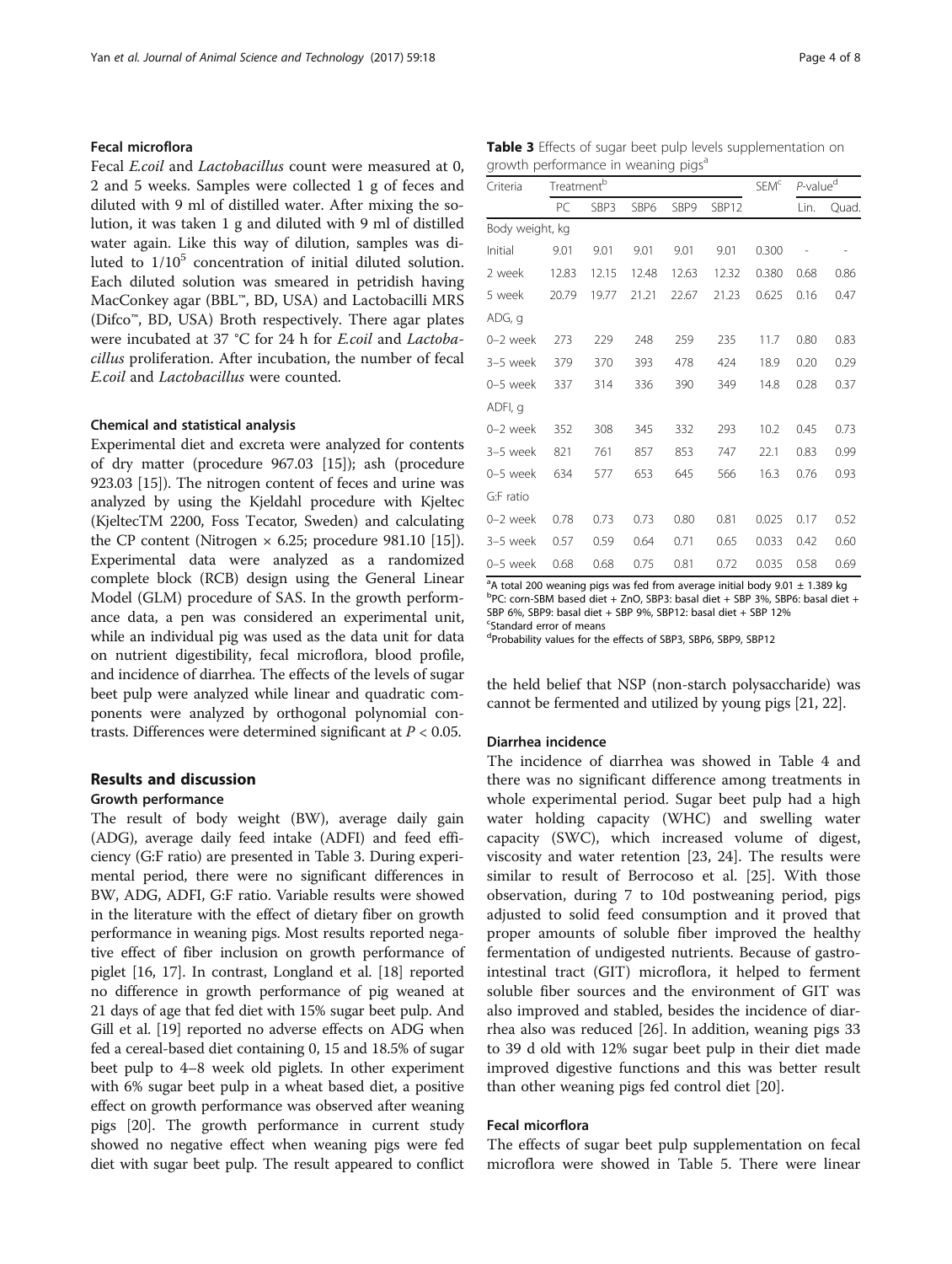<span id="page-4-0"></span>Table 4 Effects of sugar beet pulp levels supplementation on incidence of diarrhea in weaning pigs

| Criteria                                          | Treatment <sup>a</sup> |  |  |                         |  | $SFM^b$ $P-value^c$ |            |
|---------------------------------------------------|------------------------|--|--|-------------------------|--|---------------------|------------|
|                                                   |                        |  |  | PC SBP3 SBP6 SBP9 SBP12 |  |                     | Lin. Ouad. |
| Diarrhea score <sup>d</sup>                       |                        |  |  |                         |  |                     |            |
| 0-2 week 1.71 1.57 1.36 1.43 1.43 0.125 0.77 0.70 |                        |  |  |                         |  |                     |            |
| 3-5 week 1.14 0.95 0.81 0.71 0.76 0.075 0.33      |                        |  |  |                         |  |                     | 0.53       |
| 0-5 week 1.37 1.20 1.03 1.00 1.03 0.071           |                        |  |  |                         |  | 042                 | 051        |

 $a$  PC: corn-SBM based diet + ZnO, SBP3: basal diet + SBP 3%, SBP6: basal diet + SBP 6%, SBP9: basal diet + SBP 9%, SBP12: basal diet + SBP 12% <sup>b</sup> Standard error of means

 $c$  0 (No pigs with diarrhea) - 10 (All pigs with diarrhea)

<sup>d</sup> Probability values for the effects of SBP3, SBP6, SBP9, SBP12

response on Lactobacillus counts as the level of sugar beet pulp increased in whole experimental period (linear,  $P < 0.05$ ). In contrary, in whole experimental period, E. coli counts had no significant differences among treatments. Recently, some authors found that the decrease in the enteric E. coli after weaning was smaller when fed diet with ZnO [\[27\]](#page-7-0). So present study showed that E. coil was on the decrease in weaning pigs within PC treatment and treatments of diet with sugar beet pulp, together. These results were the same with previous researches [\[11,](#page-6-0) [28, 29\]](#page-7-0). Prohaska [[30](#page-7-0)] and May et al. [[31](#page-7-0)] reported that fermentation of dietary fiber produced short chain fatty acids (SCFA), which decreased the gut content pH. In an acidic environment, the growth of intestinal bacterial pathogens was restrained by SCFA. Edwards [[32\]](#page-7-0) found that feeding diet with dietary fiber on weaning pigs increased intestinal counts of Lactobacillus and reduced the incidence of diarrhea. Soluble dietary fiber increased the number and activity of microbes by soluble dietary fiber in the large intestine,

Table 5 Effects of sugar beet pulp levels supplementation on fecal microflora in weaning pigs<sup>a</sup>

| Treatment <sup>b</sup><br>Criteria |      |                  |                  |      |       | <b>SFM<sup>c</sup></b> |      | $P$ -value <sup>d</sup> |  |  |
|------------------------------------|------|------------------|------------------|------|-------|------------------------|------|-------------------------|--|--|
|                                    | PC.  | SBP <sub>3</sub> | SBP <sub>6</sub> | SBP9 | SBP12 |                        | Lin. | Ouad.                   |  |  |
| E. coli, cfu/ml                    |      |                  |                  |      |       |                        |      |                         |  |  |
| Initial                            | 5.84 | 5.84             | 5.84             | 5.84 | 5.84  | 0.109                  |      |                         |  |  |
| 2 week                             | 3.87 | 4.44             | 4.22             | 4.21 | 4.87  | 0.131                  | 0.30 | 0.12                    |  |  |
| 5 week                             | 4.41 | 4.00             | 4.17             | 5.50 | 4.33  | 0.214                  | 0.29 | 0.17                    |  |  |
| Lactobacillus, cfu/ml              |      |                  |                  |      |       |                        |      |                         |  |  |
| Initial                            | 6.63 | 6.63             | 6.63             | 6.63 | 6.63  | 0.053                  |      |                         |  |  |
| 2 week                             | 6.08 | 6.53             | 6.36             | 7.17 | 6.64  | 0.130                  | 0.04 | 0.32                    |  |  |
| 5 week                             | 7.81 | 8.03             | 7.96             | 8.04 | 8.19  | 0.047                  | 0.02 | 0.97                    |  |  |

<sup>a</sup> Least squares means for 4 pigs per treatment

<sup>b</sup> PC: corn-SBM based diet + ZnO, SBP3: basal diet + SBP 3%, SBP6: basal diet

+ SBP 6%, SBP9: basal diet + SBP 9%, SBP12: basal diet + SBP 12%

<sup>c</sup> Standard error of means

<sup>d</sup> Probability values for the effects of SBP3, SBP6, SBP9, SBP12

and even in the ileum [\[3\]](#page-6-0). And a reduction in pH accelerated growth of beneficial bacteria like Lactobacillus [\[33\]](#page-7-0).

#### Nutrient digestibility

The effects of sugar beet pulp supplementation on nutrient digestibility and nitrogen retention were showed in Table [6.](#page-5-0) Crude fiber, neutral detergent fiber (NDF) and acid detergent fiber (ADF) digestibility were improved as dietary sugar beet pulp level increased ( $P < 0.05$ ). There was linear response on NDF digestibility as sugar beet pulp level increased (linear,  $P < 0.05$ ) and crude ash, crude fat, crude fiber and ADF tended to improve linearly as sugar beet pulp level increased (linear,  $P < 0.10$ ). However, nitrogen retention was not affected by the supplementation level of sugar beet pulp. The results showed that increasing level of sugar beet pulp played a positive effects in nutrient digestibility. It was the same as the some previous researches. Bindelle et al. [[34\]](#page-7-0) found that there was a linear increase in the digestibility when added 0, 10, 20 and 30% levels of sugar beet pulp fed to growing pigs. In addition, Freire et al. [[35](#page-7-0)] represented that increasing DM (dry matter) digestibility when 20% sugar beet pulp was included in a cornfishmeal diet and Chabeauti et al. [[36](#page-7-0)] reported that ATTD (apparent total tract digestibility) of GE (gross energy) was increased in growing pigs when fed 16% sugar beet pulp. Also, the diets with 2.5 or 5% sugar beet pulp to feed piglet improved ATTP of all nutrients except crude protein [[25](#page-7-0)]. Varel et al. [[37\]](#page-7-0) reported celluloytic bacteria like Fibrovacter succinogenes and Ruminococcus flavefaciens inhabited pig's large intestine. This was the reason for high fiber utilization or supplementation high level of NSP diets. So there was a positive effect in nutrient digestibility when pigs fed diets with a reasonable level of sugar beet pulp.

### Blood profiles

The blood urea nitrogen (BUN) and insulin like growth factor-1 (IGF-1) concentration were showed in Table [7](#page-5-0). In 5 week, the treatments of diets with sugar beet pulp presented lower BUN concentration than PC treatment  $(P < 0.05)$ . In whole experimental period, pigs fed diets with sugar beet pulp treatments showed the numerically higher IGF-1 concentration than PC treatment. In general, BUN was the indicator for determination of amino acid utilization by pigs and it was directly related to intake of protein and inversely to quality of protein [[38, 39\]](#page-7-0). Hahn et al. [[39](#page-7-0)] found BUN values had negative correlation with ADG and G:F ratio. Therefore, the difference of BUN at 5 week could be explained by the results that the treatments which sugar beet pulp was added got numerically higher results than PC treatment in ADG or G:F ratio until 3–5 weeks and it might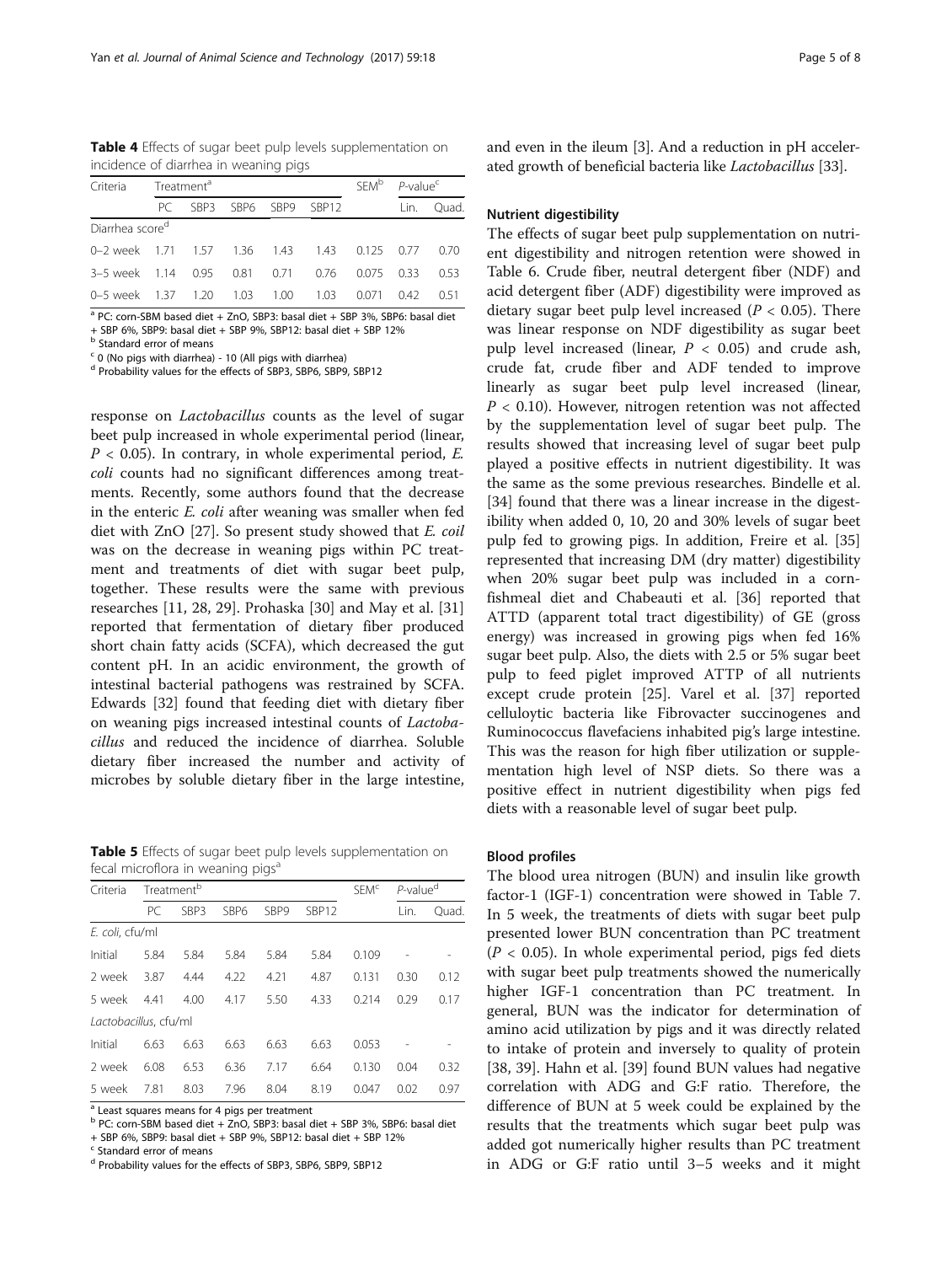<span id="page-5-0"></span>Table 6 Effects of sugar beet pulp levels supplementation on nutrient digestibility in weaning pigs<sup>1</sup>

| Criteria                 |                    | Treatment <sup>2</sup> |                     |                     |                    | SEM <sup>3</sup> | $P$ -value <sup>4</sup> |      |
|--------------------------|--------------------|------------------------|---------------------|---------------------|--------------------|------------------|-------------------------|------|
|                          | PC                 | SBP3                   | SBP6                | SBP9                | SBP12              |                  | Lin.                    | Quad |
| Nutrient digestibility,% |                    |                        |                     |                     |                    |                  |                         |      |
| Dry matter               | 87.08              | 89.24                  | 87.31               | 88.15               | 89.07              | 0.534            | 0.49                    | 0.95 |
| Crude protein            | 85.13              | 87.55                  | 86.06               | 85.10               | 86.25              | 0.553            | 0.96                    | 0.69 |
| Crude ash                | 57.00              | 71.15                  | 66.92               | 65.85               | 71.31              | 2.013            | 0.08                    | 0.35 |
| Crude fat                | 76.09              | 84.05                  | 79.31               | 81.34               | 86.40              | 1.425            | 0.07                    | 0.93 |
| Crude fiber              | 55.07 <sup>b</sup> | 66.64ab                | 62.92 <sup>ab</sup> | 74.14 <sup>a</sup>  | 75.84 <sup>a</sup> | 2.601            | 0.05                    | 0.49 |
| <b>ADF</b>               | 44.89 <sup>b</sup> | 56.89 <sup>ab</sup>    | 53.92 <sup>ab</sup> | $64.58^{a}$         | 66.49 <sup>a</sup> | 2.741            | 0.07                    | 0.58 |
| <b>NDF</b>               | 61.43 <sup>c</sup> | 68.64bc                | 67.89bc             | 73.61 <sup>ab</sup> | 76.77 <sup>a</sup> | 1.681            | 0.02                    | 0.40 |
| Nitrogen retention, g/d  |                    |                        |                     |                     |                    |                  |                         |      |
| N intake                 | 20.16              | 20.27                  | 19.92               | 19.66               | 20.18              | 0.059            |                         |      |
| Fecal N                  | 3.00               | 2.52                   | 2.78                | 2.93                | 2.77               | 0.110            | 0.96                    | 0.60 |
| Urinary N                | 5.74               | 4.39                   | 7.13                | 4.50                | 4.21               | 0.394            | 0.21                    | 0.24 |
| N retention <sup>5</sup> | 11.42              | 13.36                  | 10.02               | 12.22               | 13.19              | 0.447            | 0.37                    | 0.26 |

 $1$  A total 15 weaning pigs was fed from average initial body 14.42  $\pm$  0.45 kg

<sup>2</sup> PC: corn-SBM based diet + ZnO, SBP3: basal diet + SBP 3%, SBP6: basal diet + SBP 6%, SBP9: basal diet + SBP 9%, SBP12: basal diet + SBP 12%

<sup>3</sup> Standard error of means

<sup>4</sup> Probability values for the effects of SBP3, SBP6, SBP9, SBP12

 $5$  N retention = N intake - Fecal N - Urinary N

a,b,c Means with different superscripts within the same row significantly differ ( $P < 0.05$ )

improve gut health by increasing the level of sugar beet pulp supplementation.

IGF-1 was secreted when the growth hormones were stimulated and affected by nutritional status of animal. IGF-1 played an important role such as energy supply for cell growth, regulation of structure, function of cardiovaccular system and born growth [[40\]](#page-7-0). In 5 weeks, pigs fed diets with sugar beet pulp showed numerically higher than PC treatment. Bhutta et al. [[41](#page-7-0)] reported IGF-1 concentration was increased when someone took nutritional supplement. It could be thought of as improving intestine health by the addition of sugar beet pulp and

Table 7 Effects of sugar beet pulp levels supplementation on blood profiles in weaning pigs<sup>a</sup>

| Criteria     |          | Treatment <sup>b</sup> |                                                                |       |                   |       |      | $P$ -value <sup>d</sup> |
|--------------|----------|------------------------|----------------------------------------------------------------|-------|-------------------|-------|------|-------------------------|
|              | PC.      | SBP3                   | SBP <sub>6</sub>                                               | SBP9  | SBP <sub>12</sub> |       | Lin. | Ouad.                   |
| IGF-1, ng/dl |          |                        |                                                                |       |                   |       |      |                         |
| Initial      | 53.7     | 53.7                   | 53.7                                                           | 53.7  | 53.7              | 3.21  |      |                         |
| 2 week       | 132.8    | 158.9                  | 134.6                                                          | 125.7 | 113.6             | 8.31  | 0.13 | 0.77                    |
| 5 week       | 109.3    | 169.2                  | 158.5                                                          | 162.2 | 153.1             | 8.40  | 0.60 | 0.97                    |
| BUN, mg/dl   |          |                        |                                                                |       |                   |       |      |                         |
| Initial      | 6.96     | 6.96                   | 6.96                                                           | 6.96  | 6.96              | 0.306 |      |                         |
| 2 week       | 10.70    | 11.06                  | 10.58                                                          | 11.60 | 9.48              | 0.423 | 0.44 | 0.45                    |
| 5 week       | $1216^a$ |                        | $10.40^{\rm b}$ $10.42^{\rm b}$ $9.90^{\rm b}$ $10.08^{\rm b}$ |       |                   | 0.272 | 0.57 | 0.89                    |

<sup>a</sup> Least squares means for 5 pigs per treatment

<sup>b</sup> PC: corn-SBM based diet + ZnO, SBP3: basal diet + SBP 3%, SBP6: basal diet

+ SBP 6%, SBP9: basal diet + SBP 9%, SBP12: basal diets + SBP 12%

<sup>c</sup> Standard error of means

<sup>d</sup> Probability values for the effects of SBP3, SBP6, SBP9, SBP12

taking a nutritional supplement by fermentation of sugar beet pulp as dietary fiber.

### Immune response

There was an intestinal microbiota in the GIT providing different benefits to the host and it stimulated the immune system [\[42](#page-7-0), [43](#page-7-0)]. And the immune system was impacted by VFA (volatile fatty acid) like butyrate [\[44](#page-7-0)]. However, the result of Table 8 showed no significant difference in (IgA) and (IgG) during the whole experimental period. So, the results demonstrated that

Table 8 Effects of sugar beet pulp levels supplementation on  $I$ ga and  $I$ g $G$  in weaning pigs<sup>a</sup>

| Criteria   |      | Treatment <sup>b</sup> |                  | <b>SEM<sup>c</sup></b> | $P$ -value <sup>d</sup> |       |      |      |
|------------|------|------------------------|------------------|------------------------|-------------------------|-------|------|------|
|            | PC.  | SBP3                   | SBP <sub>6</sub> | SBP9                   | SBP <sub>12</sub>       |       | Lin. | Ouad |
| lgA, mg/ml |      |                        |                  |                        |                         |       |      |      |
| Initial    | 0.12 | 0.12                   | 0.12             | 0.12                   | 0.12                    | 0.009 |      |      |
| 2 week     | 0.22 | 0.20                   | 0.19             | 0.39                   | 0.29                    | 0.028 | 0.10 | 0.46 |
| 5 week     | 0.46 | 0.52                   | 0.45             | 0.50                   | 0.45                    | 0.029 | 0.68 | 0.93 |
| lgG, mg/ml |      |                        |                  |                        |                         |       |      |      |
| Initial    | 2.83 | 2.83                   | 2.83             | 2.83                   | 2.83                    | 0.052 |      |      |
| 2 week     | 2.25 | 2.59                   | 2.17             | 2.51                   | 2.39                    | 0.095 | 0.77 | 0.50 |
| 5 week     | 3.04 | 3.63                   | 3.05             | 3.72                   | 3.11                    | 0.125 | 0.49 | 0.96 |

<sup>a</sup> Least squares means for 5 pigs per treatment

<sup>b</sup> PC: corn-SBM based diet + ZnO, SBP3: basal diet + SBP 3%, SBP6: basal diet

+ SBP 6%, SBP9: basal diet + SBP 9%, SBP12: basal diet + SBP 12%

<sup>c</sup> Standard error of means

<sup>d</sup> Probability values for the effects of SBP3, SBP6, SBP9, SBP12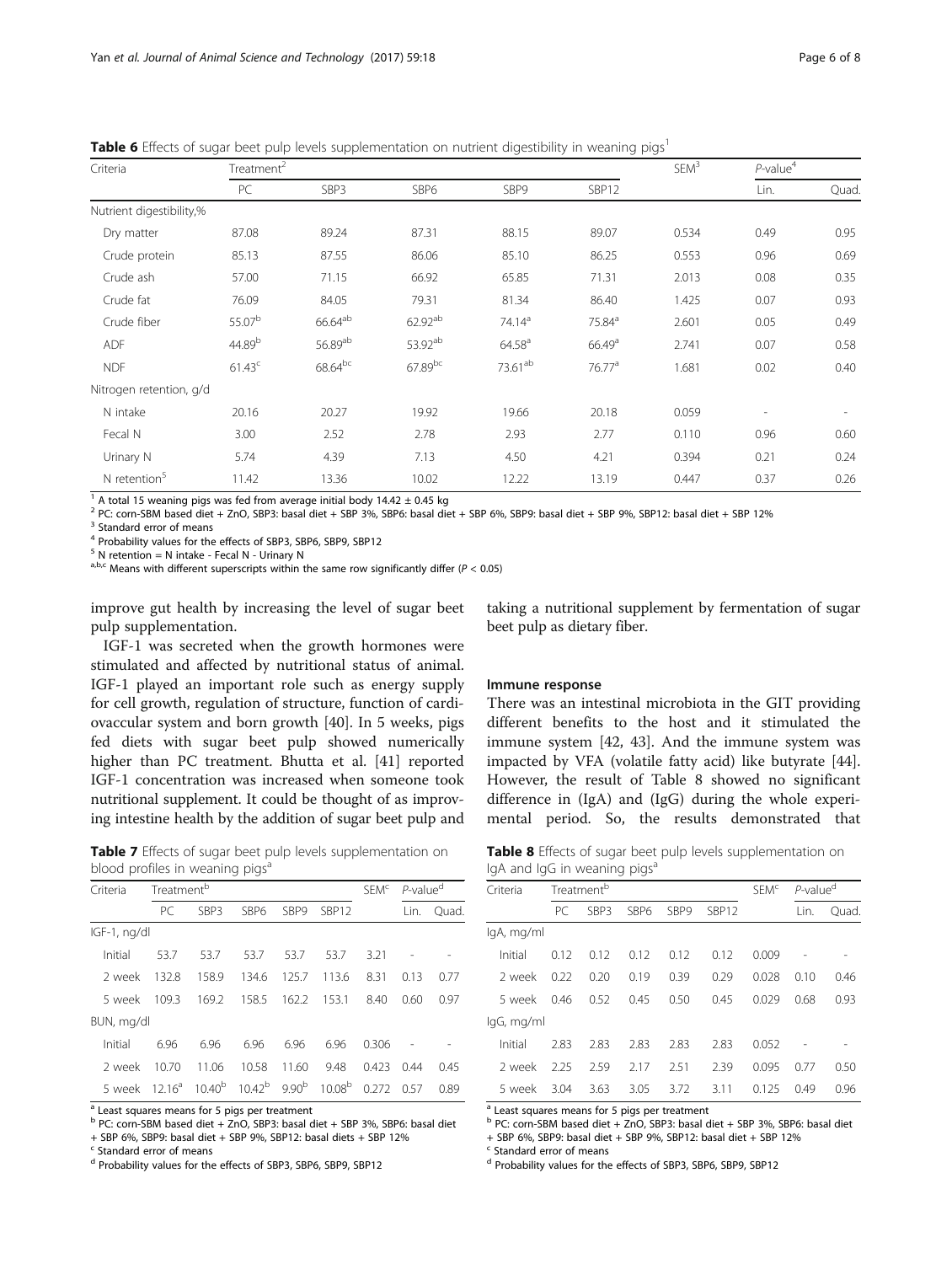<span id="page-6-0"></span>supplementation of sugar beet pulp had no effects on IgA and IgG in weaning pigs.

## Implication

In conclusion, sugar beet pulp as an alternative ZnO could be supplemented in weaning pigs. In growth performance, there was no significant difference among treatments during the experimental period. And pigs fed the treatments of diets with sugar beet pulp showed numerically lower than the treatment of diet with ZnO in incidence of diarrhea. Also, the increased level of sugar beet pulp supplementation, there was an increase in counts of Lactobacillus. There were positive effects in nutrient digestibility when pigs fed diets with sugar beet pulp and addition of sugar beet pulp could improve amino acid utilization and take nutritional supplement. And IgA could be increased by the increased level of sugar beet pulp supplementation. Consequently, sugar beet pulp as an alternative ZnO could be supplemented in weaning pigs without any detrimental effect on growth performance.

#### Abbreviations

ADF: Acid detergent fiber; ADFI: Average daily feed intake; ADG: Average daily gain; ATTD: Apparent total tract digestibility; BUN: Blood urea nitrogen; BW: Body weight; CP: Crude protein; CRD: Completely randomized design; DF: Dietary fiber; EU: European union; GE: Gross energy; GF: Ratio Gain to feed ratio; GIT: Gastrointestinal tract; IDF: Insoluble dietary fiber; IgA: Immunoglobulin A; IGF-1: Insulin growth like factor-1; IgG: Immunoglobulin G; ME: Metabolizable energy; NDF: Neutral detergent fiber; NSP: Non starch polysaccharide; PC: Positive control; RCBD: Randomized complete block design; SBM: Soy bean meal; SBP: Sugar beet pulp; SCFA: Short chain fatty acid; SDF: Soluble dietary fiber; SWC: Swelling water capacity; VFA: Volatile fatty acid; WHC: Water holding capacity; ZnO: Zinc oxide

#### Acknowledgements

#### Funding

This work was supported by Korea Institute of Planning and Evaluation for Technology in Food, Agriculture, Forestry and Fisheries(IPET) through Agri-Bio industry Technology Development Program, funded by Ministry of Agriculture, Food and Rural Affairs(MAFRA)(314022-3).

#### Availability of data and materials

Authors approved the data and materials availability.

### Authors' contributions

YCL was mainly carried out this study and drafted the manuscript. KHS, HJS, LJH, and HYG were participated in the feeding trial, digestibility trial and blood sampling, together. JYH performed the statistical analysis and discussed the results. SSW and HSH were were participated in the feeding trial and discussed the results. KYY conceived of the study, and participated in its design and coordination and helped to draft the manuscript. All authors read and approved the final manuscript.

#### Ethics approval

All experimental procedures involving animals were conducted in accordance with the Animal Experimental Guidelines provided by the Seoul National University Institutional Animal Care and Use Committee (SNU-IACUC; SNU-160613-10).

### Consent for publication

Not applicable.

#### Competing interests

The authors declare that they have no competing interest.

## Publisher's note

Springer Nature remains neutral with regard to jurisdictional claims in published maps and institutional affiliations.

#### Author details

<sup>1</sup>Department of Agricultural Biotechnology, College of Animal Life Sciences, Seoul National University, 1 Gwanak-ro, Gwanak-gu, Seoul 08826, Republic of Korea. <sup>2</sup> Department of Agricultural College of Yanbian University, Yanji, Jilin 13300, China. <sup>3</sup> PuKyung Pig Farmers Agricultural Cooperative, Gimhae 50925, Republic of Korea. <sup>4</sup>College of Agriculture and Life Sciences, Seoul National University, Seoul 08826, South Korea.

### Received: 9 January 2017 Accepted: 19 June 2017 Published online: 07 August 2017

#### References

- 1. Chen YJ, Kwon OS, Min BJ, Son KS, Cho JH, Hong JW. Effects of dietary Enterococcus faecium SF68 on growth performance, nutrient digestibility, blood characteristics and faecal noxious gas content in finishing pigs. Asian-Aust J Anim Sci. 2005;19:406–11.
- 2. Casewell M, Friis C, Marco E, McMullin P, Phillps I. The European ban on growth-promoting antibiotics and emerging consequences for human and animal health. J Antimicrob Chemother. 2003;52:159–61.
- 3. Wenk C. The role of dietary fibre in the digestive physiology of the pig. Anim Feed Sci Technol. 2001;90:21–33.
- 4. Kyriazakis I, Emmans GC. The voluntary feed intake of pigs given feeds based on wheat bran, dried citrus pulp and grass meal, in relation to measurements of bulk. Br J Nutr. 1995;73:191–207.
- 5. Mateos GG, Martin F, Latorre MA, Vicente B, Lazaro R. Inclusion of oat hulls in diets for young pigs based on cooked maize or cooked rice. Anim Sci. 2006;82:57–63.
- 6. Molist F, van Oostrum M, Pérez JF, Mateos GG, Nyachoti CM, van der Aar PJ. Relevance of functional properties of dietary fibre in diets for weanling pigs. Anim Feed Sci Technol. 2014;189:1–10.
- 7. Serena A, Jogensen H, Bach Knudsen KE. Digestion of carbohydrates and utilization of energy in sows fed diets with contrasting levels and physicochemical properties of dietary fiber. J Anim Sci. 2008;86:2208–16.
- 8. Urriola PE, Shurson GC, Stein HH. Digestibility of dietary fiber in distillers coproducts fed to growing pigs. J Anim Sci. 2010;88:2373–81.
- 9. Urriola PE, Stein HH. Comparative digestibility of energy and nutrients in fibrous feed ingredients fed to Meishan and Yorkshire pigs. J Anim Sci. 2012;90:802–12.
- 10. Nyman M, Asp NG, Cumming J, Wiggins H. Fermentation of dietary fibre in the intestinal tract: comparison between man and rat. Br J Nutr. 1986;55:487–96.
- 11. Bach Knudsen KE. Carbohydrates and lignin contents of plant materials used in animal feeding. Anim Feed Sci Technol. 1997;67:319–38.
- 12. Fadel JG, De Peters EJ, Arosemena A. Composition and digestibility of beet pulp with and without molasses and dried using three methods. Anim Feed Sci Technol. 2000;85:121–9.
- 13. NRC. Nutrient requirements of swine. 10th ed. Washington, DC: Natl. Acad. Press; 1998.
- 14. Kim BG, Lee JW, Stein HH. Energy concentration and phosphorus digestibility in whey powder, whey permeate, and low-ash whey permeate fed to weanling pigs. J Anim Sci. 2012;90:289–95.
- 15. AOAC. Official methods of analysis. 16th ed. Arlington, VA, USA: Association of Official Analytical Chemists; 1995.
- 16. Pluske JR, Durmic Z, Pethick DW, Mullan BP, Hampson DJ. Confirmation of the role of rapidly fermentable carbohydrates in the expression of swine dysentery in pigs after experimental infection. J Nutr. 1998;128:1737–44.
- 17. Pascoal LAF, Thomaz MC, Watanabe PH, Ruiz US, JMb E, Amorim AB, et al. Masson GCI. Fiber sources in diets for newly weaned piglets. R Bras Zootec. 2012;41:636–42.
- 18. Longland AC, Carruthers J, Low AG. The ability of piglets 4 to 8 weeks old to digest and perform on diets containing two contrasting sources of nonstarch polysaccharides. Anim Prod. 1994;58:405–10.
- 19. Gill BP, Mellange J, Rooke JA. Growth performance and apparent nutrient digestibility in weaned piglets offered wheat-, barley- or sugar-